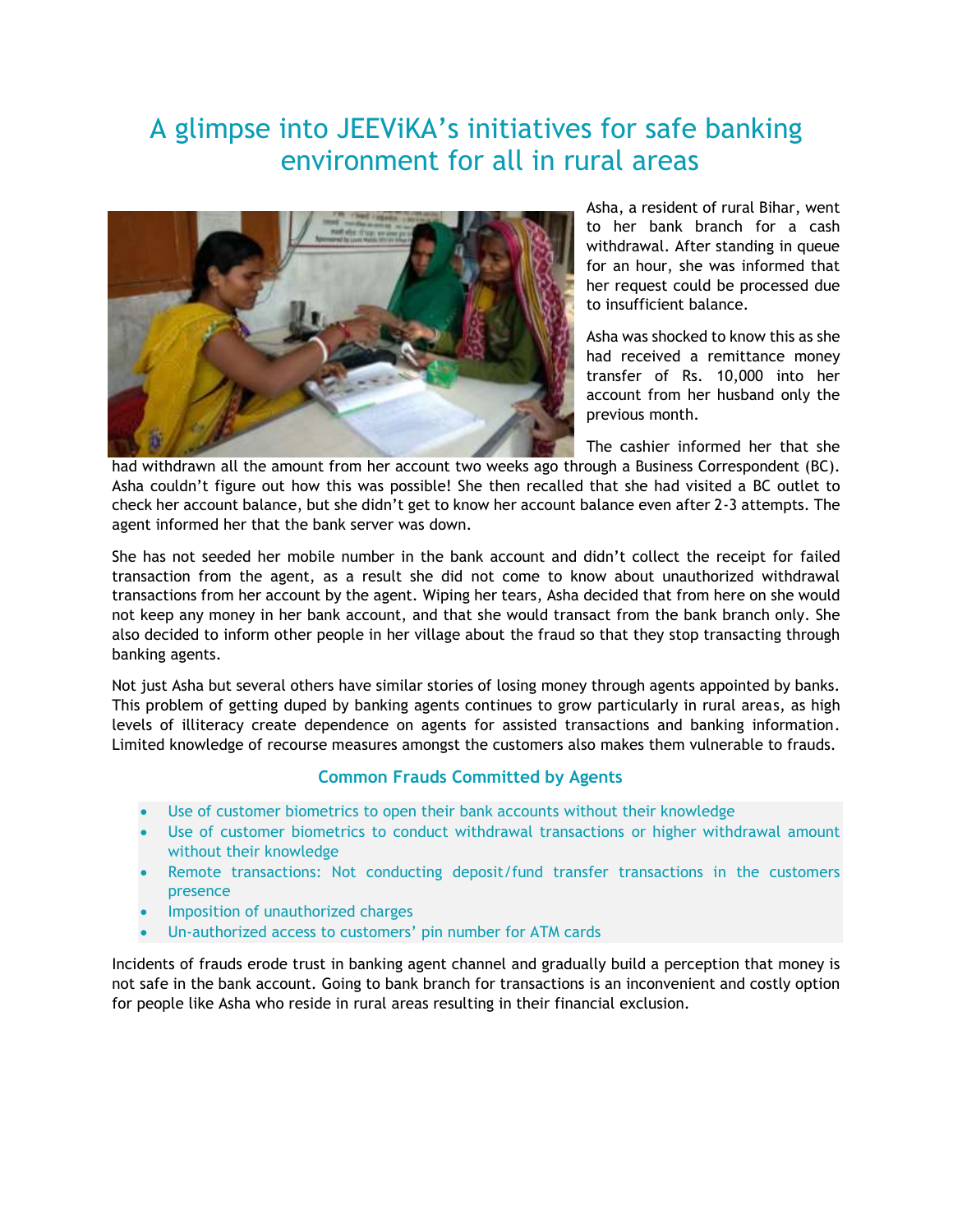Bihar Rural Livelihood Program (BRLPS), JEEViKA (referred as JEEViKA) started its Digital Financial Service Initiative in 2016 to enable access to doorstep banking for community members by developing a network of women community agents or banking correspondents known as *Bank Sakhis*. **JEEViKA and SIDBI's** Poorest States Inclusive Growth Programme (PSIG) **programme partnered in early 2017** to promote greater penetration of alternate banking channels such as business correspondents and mobile financial services amongst the rural masses in Bihar. JEEViKA has trained and onboarded 476 banking agents across 23 districts of Bihar.

#### **JEEViKA's initiatives for safe banking environment**

To preserve trust of its community members in the agency banking, JEEViKA has attempted to set up risk management structures, and fraud prevention systems and is constantly working towards improving the financial capability of its community members. **Exhibit 1** lists JEEViKA's initiatives to achieve customer empowerment and an ethical approach to customer service.



**Exhibit 1: Key initiatives of JEEViKA to create safe banking environment**

### **1. Customer Empowerment**

JEEViKA realized that setting up banking agent outlets in every village of Bihar will not solve the problem of financial inclusion unless the community members trust the alternate banking channels.

Therefore, it is imperative to build the capacity of its community members to understand risk mitigation methods, while using the products and services through alternative banking channels.

JEEViKA has developed a **Digital Financial Literacy Course** to enhance the financial capability of its community members.The course is being delivered to community members in the vernacular language through audio-visual tools and in-person interaction with Financial Inclusion-Community Resource Persons (FI-CRPs).

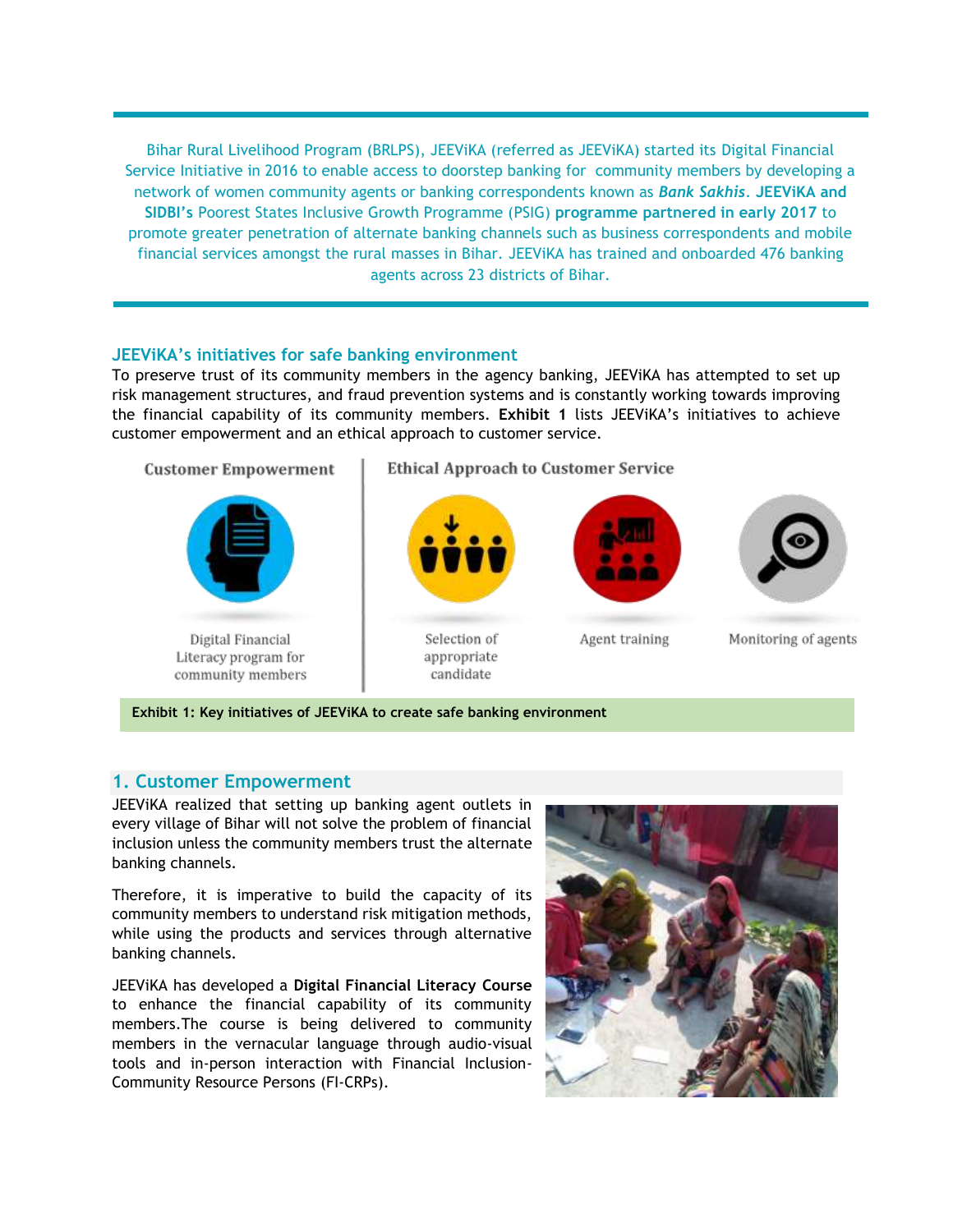The course aims to build the capacity of community members in the following areas:

- i. Functional knowledge of various banking channels- Banking agent, ATM, and mobile financial services
- ii. Awareness about terms and conditions of various products and services such as savings products, insurance, pension and money transfer accessible from different banking channels especially banking agent outlets
- **iii.** Best practices of safe banking transactions especially at banking agent outlets detailed in **exhibit 2**
- iv. Awareness and ability to access various recourse mechanisms in case of any grievances or complaints

# ग्राहक सेवा केंद्र डस्तेमाल करते समय क्या क्या सावधानी रखनी चाहिए



अगर संभव हो तो लेन देन करने वाली मशीन के स्क्रीन पर लिखी बातों को पढ लें



हर लेन देन की रसीद अवश्य लें और सिर्फ मशीन से निकलने वाली रसीद को ही लें



अपने मोबाइल नम्बर को अपने खाते से जोड़ें ताकि हर लेन देन की .<br>सूचना आपके मोबाइल में आ जाये

**Exhibit 2: Precautions while transacting at banking agent outlet- for safe and secure transactions**

JEEViKA block office staff has been conducting special hand-holding sessions to capacitate the community members to use self-service modes such as BHIM or mobile wallets. This is to ensure that they are not solely dependent on agent channel for some of the services such as balance enquiry and money transfer.

### **2. Ethical Approach to Customer Service**

JEEViKA is working on following ideas to develop a network of good quality of banking agents to mitigate the risks or frauds faced by customers and improve customer services for its community members.

a) **Detailed agent selection process:** JEEViKA has developed a detailed selection criterion for identifying suitable candidates to work as *Bank Sakhis*. One of the selection criteria is that candidate should be an SHG member or a female relative of a SHG member. SHG members are preferred as banking agents as they are more financially experienced and have better rapport with community members.

Community members find JEEViKA *Bank Sakhi* easier to approach, more willing to provide hand-holding support and have a recourse in case of any grievances. JEEViKA also verifies the educational capability, financial background and reputation of the agent in the village to ensure that only reliable agents come onboard.

b) **Agent training:** JEEViKA provides high quality induction and refresher training to its *bank sakhis*. *Bank Sakhis* are provided three- day residential training which covers the basics of banking, products and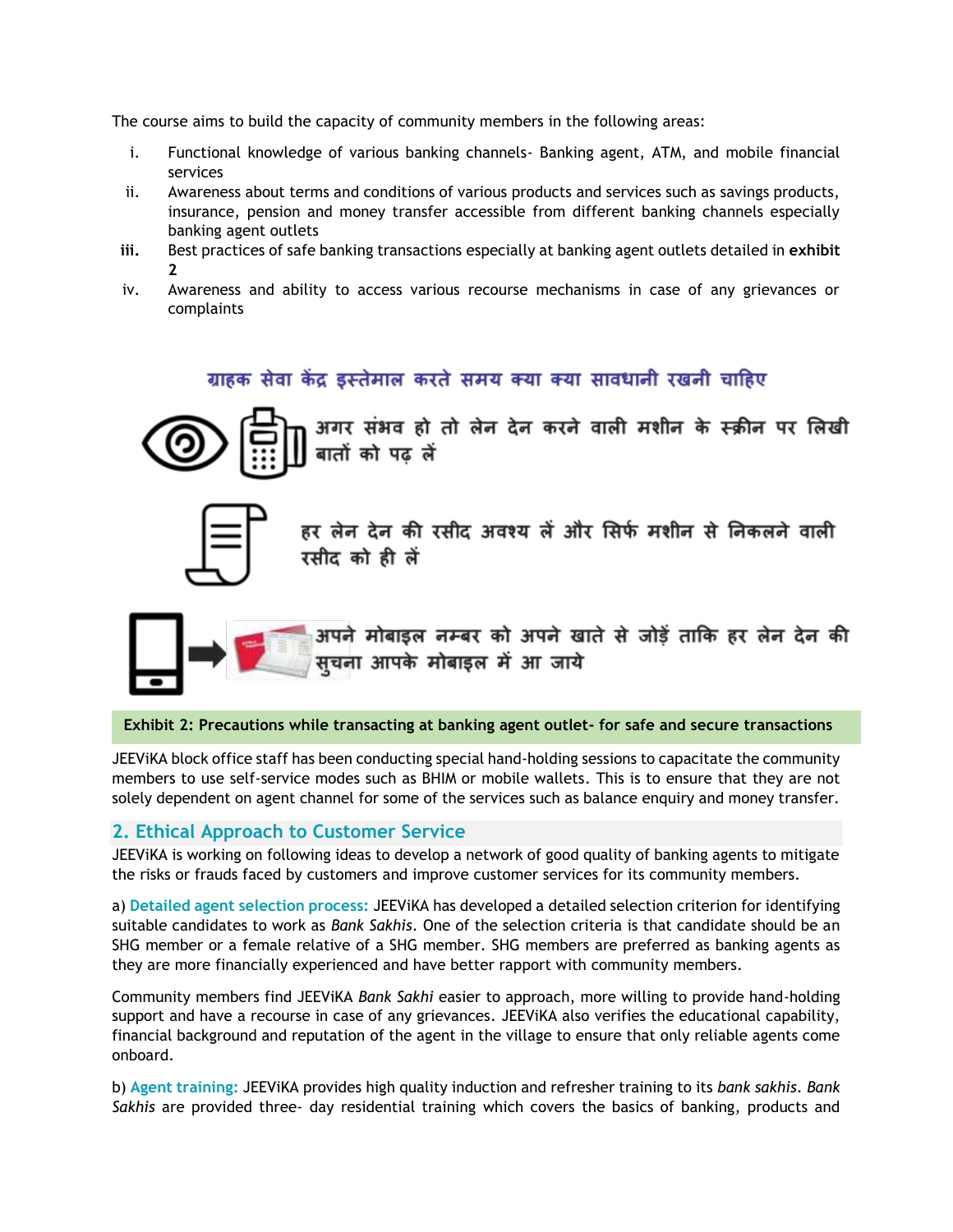services knowledge and the agent's roles and responsibilities. During the training special emphasis is placed on anti-money laundering aspects, risk management such as identification of fake currency, security of cash in vault and dos and don'ts of customer service to be followed by banking agent. *Bank Sakhis* are trained on these critical aspects through various live examples and role plays. Apart from the residential training, JEEViKA's block office also provides regular hand-holding support to *bank sakhis* to ensure that there are no incidents of fraud or service denials to the customers.

c) **Monitoring and supervision:** The monitoring and supervision of banking agents by the various banks and Business Correspondent Network Managers (BCNMs) is quite low. "State of the Agent Network, India 2017" report also reveals that there has been reduction in frequency of visits to agent outlets by banks or BCNM representative (58% in 2015 to 43% in 2017).  $1$ 

In order to abide by the customer service principles, JEEViKA has developed a system of monitoring and supervision of its *Bank Sakhis* in addition to the monitoring and supervision by the partner bank or BCNM representative. JEEViKA conducts monitoring and supervision of its *bank sakhis* in two ways:

- i. *Transaction monitoring and data analytics***-** JEEViKA has an MIS dashboard with key indicators such as agent profile, transaction per agent, average agent commission, percentage of active agents, average number of accounts opened per agent, etc. Through this dashboard, JEEViKA tracks the performance of its *Bank Sakhis* monthly to identify cases of exceptional performance, non-performance and identify reasons guiding the performance. For example , if a *Bank Sakhi* is conducting a large number of transactions of similar amount daily, then JEEViKA tries to find whether these are genuine transactions of real customers or fake transactions to earn commission.
- ii. *Physical visit to bank sakhi outlets and customers***-** JEEViKA block office team conducts monthly visits to *Bank Sakhi* outlets in their areas to check whether there is compliance of processes by *bank sakhis* and understand their grievances, if any, with the partner bank. The team also interacts with customers and representatives of community based organisations to check whether the *Bank Sakhi* is indulging in any malpractices or providing good quality service.

### **Key parameters on which the block office team pay major emphasis during their monitoring**

- a) *Bank Sakhi* not asking for any additional fees or charges from customers
- b) *Bank Sakhi* conducting transaction immediately in front of the customers
- *c) Bank Sakhi* not making customers do multiple transactions for required value of transaction
- d) *Bank Sakhi* providing printed acknowledgment receipt
- e) *Bank Sakhi's* behaviour with customers

The findings of the monitoring reports are shared with *Bank Sakhis* in their cluster federation meetings, to help them improve the quality of service. If teams come across any incidents of fraud, they escalate the issues to their Block Project Manager.

Apart from the monthly monitoring visits, JEEViKA also conducts special annual monitoring of their *Bank Sakhi* outlets. The annual monitoring is conducted by the district officials of JEEViKA which are independent from day to day functioning of the *bank sakhi* program. The frequency of monitoring is increased for *Bank Sakhis* scoring lower than a threshold level.

iii. JEEViKA team has also created **WhatsApp groups for their** *Bank Sakhis* where representatives of banks and technology service providers are also members. Through these groups, regular monitoring of *Bank Sakhi* work is conducted and *Bank Sakhis* can also use the WhatsApp groups

<sup>&</sup>lt;sup>1</sup> Source: Agent Network Accelerator Report, India, MicroSave; [http://www.microsave.net/wp](http://www.microsave.net/wp-content/uploads/2018/12/Agent_Network_Accelerator_Research_Country_Report_India.pdf)[content/uploads/2018/12/Agent\\_Network\\_Accelerator\\_Research\\_Country\\_Report\\_India.pdf](http://www.microsave.net/wp-content/uploads/2018/12/Agent_Network_Accelerator_Research_Country_Report_India.pdf)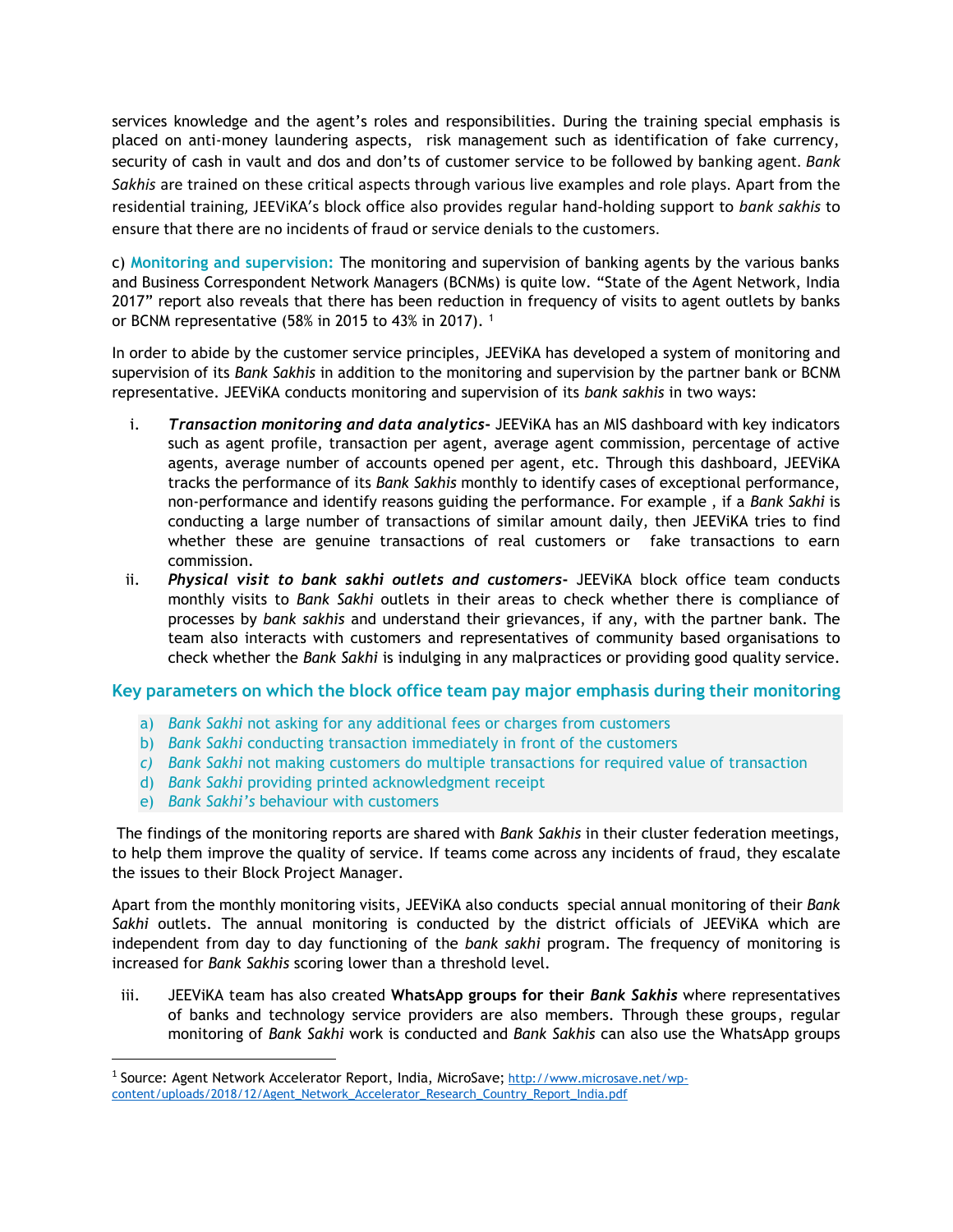to raise their concerns or grievances. The support provided through WhatsApp group is much faster than the official channels of banks and technology service providers.

Regular monitoring has also helped in keeping the number of dormant/inactive *Bank Sakhis* to less than 5% which is much less than the general attrition level in the sector.

## **Simple and speedy grievance redressal mechanism matters to achieve customer trust**

It has been observed that customers and banking agents as well do not receive timely redressal of their grievances or complaints raised to banks or Agent Network Managers. Many times, customers get intimidated by the complex grievance redressal mechanisms of service providers, and are therefore unable to receive redressal of their grievances.

JEEViKA is planning to set up a call centre to ensure speedy redressal of grievances of their *Bank Sakhis* and community members. This would help in improving the banking experience, ensuring protection and building trust of its community members leading to better uptake of alternate banking channels. It will also help JEEViKA to act against nonperforming or fraudulent activities of the agents.



### **Fraud prevention matters – to achieve sustainability of banking agent channel**

The absence of fraud prevention initiatives contributes to the dormancy of accounts opened at BC points and the low uptake of deposit products such as recurring deposit and fixed deposit. The impact of erosion of trust is evident from the fact that around 28% customers of BC agents are dormant<sup>2</sup>. Any fraud happening at BC channel creates massive distrust amongst the customers compared to bank branches as this is a new channel.

The various fraud prevention initiatives by JEEViKA have helped in building trust for JEEViKA promoted BC agents amongst rural masses. This is evident from the large number of women customers transacting at JEEViKA's *Bank Sakhis*, who have been hesitant to conduct financial transactions on their own due to their limited experience and knowledge. Now these women customers are fearlessly conducting both individual and SHG transactions with JEEViKA's BC agents.

With fraud prevention initiatives from JEEViKA, there has been an incremental growth in the commission and volume of transactions for the *Bank Sakhis*. Approximately 42% of *Bank Sakhis* were able to earn at least Rs. 5,000 within six months of their operations. Data from the partner banks of JEEViKA also reveals that JEEViKA *Bank Sakhis* are performing at par with male BC agents despite having inherent disadvantages of being women agents**.(***Refer case study: Self-help group as a banking agent can be a viable channel for propelling financial inclusion to understand how JEEViKA Bank Sakhis are financially viable***).**

Thus, there is a clear case for State Rural Livelihood Missions, Banks and Agent Network Managers to invest in fraud prevention initiatives as there is a firm linkage between fraud prevention and

<sup>&</sup>lt;sup>2</sup> Source: PMJDY Wave III Assessment Report, MicroSave;

[http://www.microsave.net/files/pdf/PMJDY\\_Wave\\_III\\_Assessment\\_MicroSave.pdf](http://www.microsave.net/files/pdf/PMJDY_Wave_III_Assessment_MicroSave.pdf)